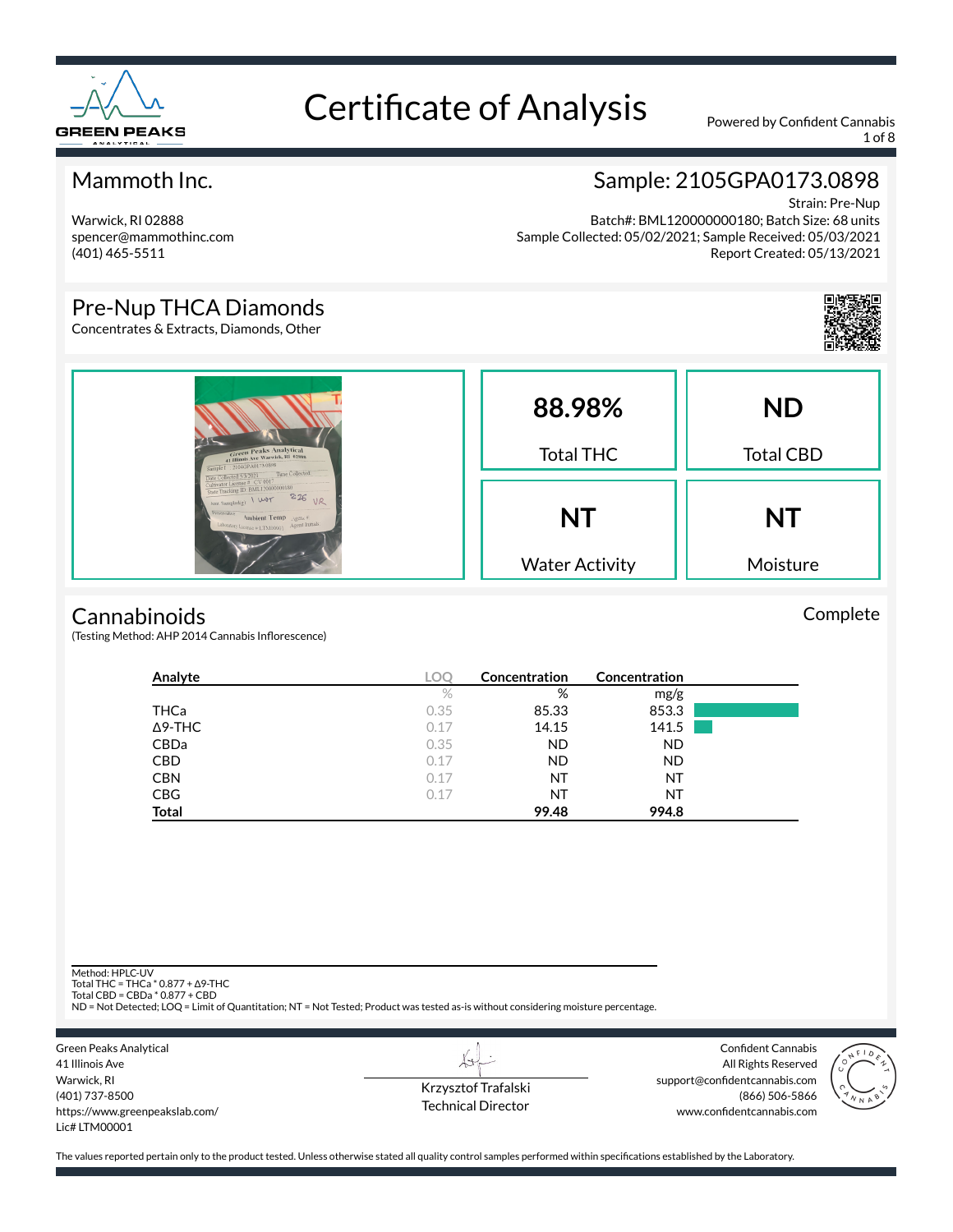

2 of 8

#### Mammoth Inc.

Warwick, RI 02888 spencer@mammothinc.com (401) 465-5511

#### Sample: 2105GPA0173.0898 Strain: Pre-Nup

Batch#: BML120000000180; Batch Size: 68 units Sample Collected: 05/02/2021; Sample Received: 05/03/2021 Report Created: 05/13/2021

### Pre-Nup THCA Diamonds

Concentrates & Extracts, Diamonds, Other



#### Sample Narrative

All samples were collected and analyzed within the established guidelines of 216-RICR-60-05-6 with all requirements met, unless otherwise noted in this Case Narrative. Samples were collected and 1maintained at ambient temperature prior to testing; results pertain only to the product(s) tested.

Green Peaks Analytical 41 Illinois Ave Warwick, RI (401) 737-8500 https://www.greenpeakslab.com/ Lic# LTM00001

Confident Cannabis All Rights Reserved support@confidentcannabis.com (866) 506-5866 www.confidentcannabis.com

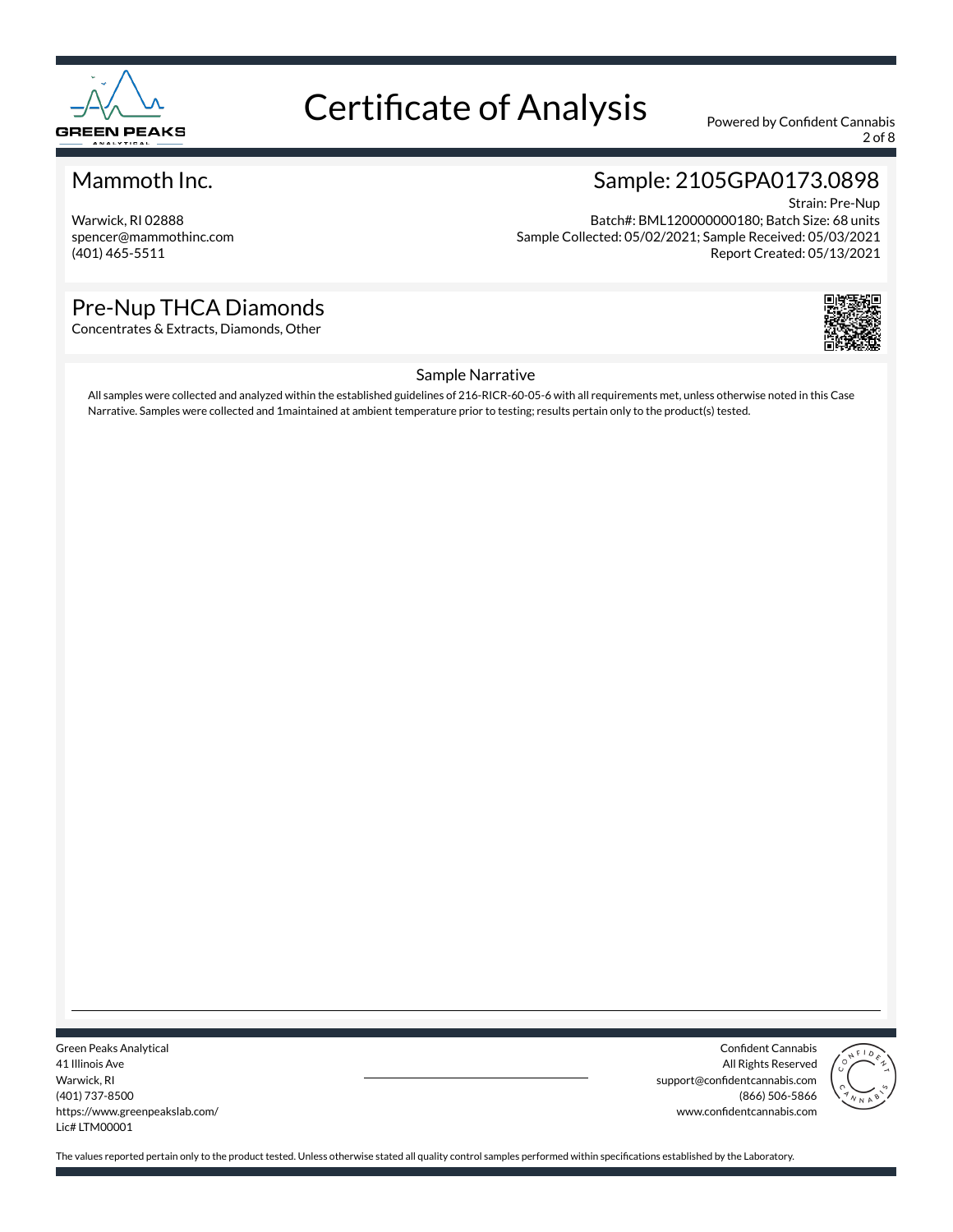

3 of 8

#### Mammoth Inc.

Warwick, RI 02888 spencer@mammothinc.com (401) 465-5511

### Sample: 2105GPA0173.0898

Strain: Pre-Nup Batch#: BML120000000180; Batch Size: 68 units Sample Collected: 05/02/2021; Sample Received: 05/03/2021 Report Created: 05/13/2021

| <b>Pre-Nup THCA Diamonds</b><br>Concentrates & Extracts, Diamonds, Other |                                                                                                                                                                                                                         |                                                                                                                                                                                       |                                                                                                                                                                                                                                              |                                                                                      |     |                                                  |                                                                                                                                                                                                                                                                                                                                                                |
|--------------------------------------------------------------------------|-------------------------------------------------------------------------------------------------------------------------------------------------------------------------------------------------------------------------|---------------------------------------------------------------------------------------------------------------------------------------------------------------------------------------|----------------------------------------------------------------------------------------------------------------------------------------------------------------------------------------------------------------------------------------------|--------------------------------------------------------------------------------------|-----|--------------------------------------------------|----------------------------------------------------------------------------------------------------------------------------------------------------------------------------------------------------------------------------------------------------------------------------------------------------------------------------------------------------------------|
| 5/3/2021                                                                 | <b>GREEN PEAKS</b><br>Laboratory<br><b>Green Peaks Analytical</b><br>License: LTM00001<br>41 Illinois Ave<br>Warwick, RI 02888                                                                                          | Client<br>Mammoth Inc.<br>License: CV 0017<br>187 Chestnut Street<br>Warwick, RI 02888                                                                                                | Print   Confident Orders<br>Chain of Custody<br>Order #2105GPA0173<br>Manifest #<br><b>Lab Employee</b><br>Name: VICTOT POSOAS MMM: LJMOGO01-05<br>Phone #: 737-8500<br>Client Employee                                                      | DL#700420                                                                            |     |                                                  |                                                                                                                                                                                                                                                                                                                                                                |
|                                                                          | $C: +1 401 - 737 - 8500$<br><b>Order Date:</b><br>5521<br><b>Date of Pickup:</b><br>Start Time of Pickup: Z:05 (1465)<br>Vehicle ID: FOTO TTWSTY<br>57797<br>Sample ID: 2105GPA0173.0896<br>Sample Name: Green Fire O.G | $L: +1401 - 465 - 5511$<br>Odometer Start: \ \7719<br>5/3/21<br>Time Collected: 2:20-2:41<br>$(y + 70)$ (441)<br>Odometer End: 18272<br>Weight at Pickup: 14.3<br>Weight at Lab: 14.3 | Name: Zee<br><b>VEON-</b><br>$R$ Phone #: $905$ $5075$<br><b>Client Signature:</b><br>$\sim$<br>Time:<br><b>Lab Signature:</b><br>Time: 2.53<br><b>External Batch # (Size):</b><br>BML120000000183A (4540g)<br><b>External Lot # (Size):</b> | WMM: CU0017<br>Veruc assara<br>Y N<br>Intact:<br>Sealed:<br>Y N                      |     |                                                  |                                                                                                                                                                                                                                                                                                                                                                |
|                                                                          | Strain Name: Green Fire O.G<br>Category: Plant<br>Type: Flower - Cured<br>Sample ID: 2105GPA0173.0897<br>Sample Name: Green Fire O.G                                                                                    | Min Sample (g): 10.0g<br>Weight at Pickup: 7. 7<br>Weight at Lab: 7.2                                                                                                                 | Tests: Full Panel Microbial Plating-<br><b>RIDOH Compliance</b><br>Sampling<br>Cannabinoid Profile-RI DOH<br>Compliance<br>External Batch # (Size):<br>BML120000000183B (2250g)                                                              | <b>Foreign Matter:</b><br>Y N<br>Destroy:<br>Y N<br>Y N<br>Intact:<br>Sealed:<br>Y N |     |                                                  |                                                                                                                                                                                                                                                                                                                                                                |
|                                                                          | Strain Name: Green Fire O.G<br>Category: Plant<br>Type: Flower - Cured<br>Sample ID: 2105GPA0173.0898                                                                                                                   | Min Sample (g): 10.0g<br><b>HULLING</b><br>Weight at Pickup: \ Un\+                                                                                                                   | <b>External Lot # (Size):</b><br>Tests: Full Panel Microbial Plating-<br>RIDOH Compliance<br>Cannabinoid Profile-RI DOH<br>Compliance<br><u> III III III III III II</u><br><b>External Batch # (Size):</b><br>BML120000000180 (68 units)     | <b>Foreign Matter:</b><br>Y N<br>Destroy:<br>Y N<br>Intact:<br>Y N                   |     |                                                  |                                                                                                                                                                                                                                                                                                                                                                |
|                                                                          | Sample Name: Pre-Nup THCA<br><b>Diamonds</b><br><b>Strain Name: Pre-Nup</b><br><b>Category: Concentrates &amp; Extracts</b><br><b>Type: Diamonds</b>                                                                    | Weight at Lab: \ Un)+<br>Min Sample (g): 5.0g                                                                                                                                         | <b>External Lot # (Size):</b><br>Tests: Cannabinoid Profile-RI DOH<br>Compliance                                                                                                                                                             | Sealed:<br>Y N<br><b>Foreign Matter:</b><br>YN<br>Destroy:<br>Y N                    |     |                                                  |                                                                                                                                                                                                                                                                                                                                                                |
| <b>Green Peaks Analytical</b><br>41 Illinois Ave                         | https://orders.confidentcannabis.com/print/CoC/2105GPA0173                                                                                                                                                              |                                                                                                                                                                                       |                                                                                                                                                                                                                                              |                                                                                      | 1/2 | <b>Confident Cannabis</b><br>All Rights Reserved | $\begin{picture}(180,10) \put(0,0){\line(1,0){10}} \put(10,0){\line(1,0){10}} \put(10,0){\line(1,0){10}} \put(10,0){\line(1,0){10}} \put(10,0){\line(1,0){10}} \put(10,0){\line(1,0){10}} \put(10,0){\line(1,0){10}} \put(10,0){\line(1,0){10}} \put(10,0){\line(1,0){10}} \put(10,0){\line(1,0){10}} \put(10,0){\line(1,0){10}} \put(10,0){\line($<br>$\circ$ |

 $\overline{4}$ Warwick, RI (401) 737-8500 https://www.greenpeakslab.com/ Lic# LTM00001

support@confidentcannabis.com (866) 506-5866 www.confidentcannabis.com

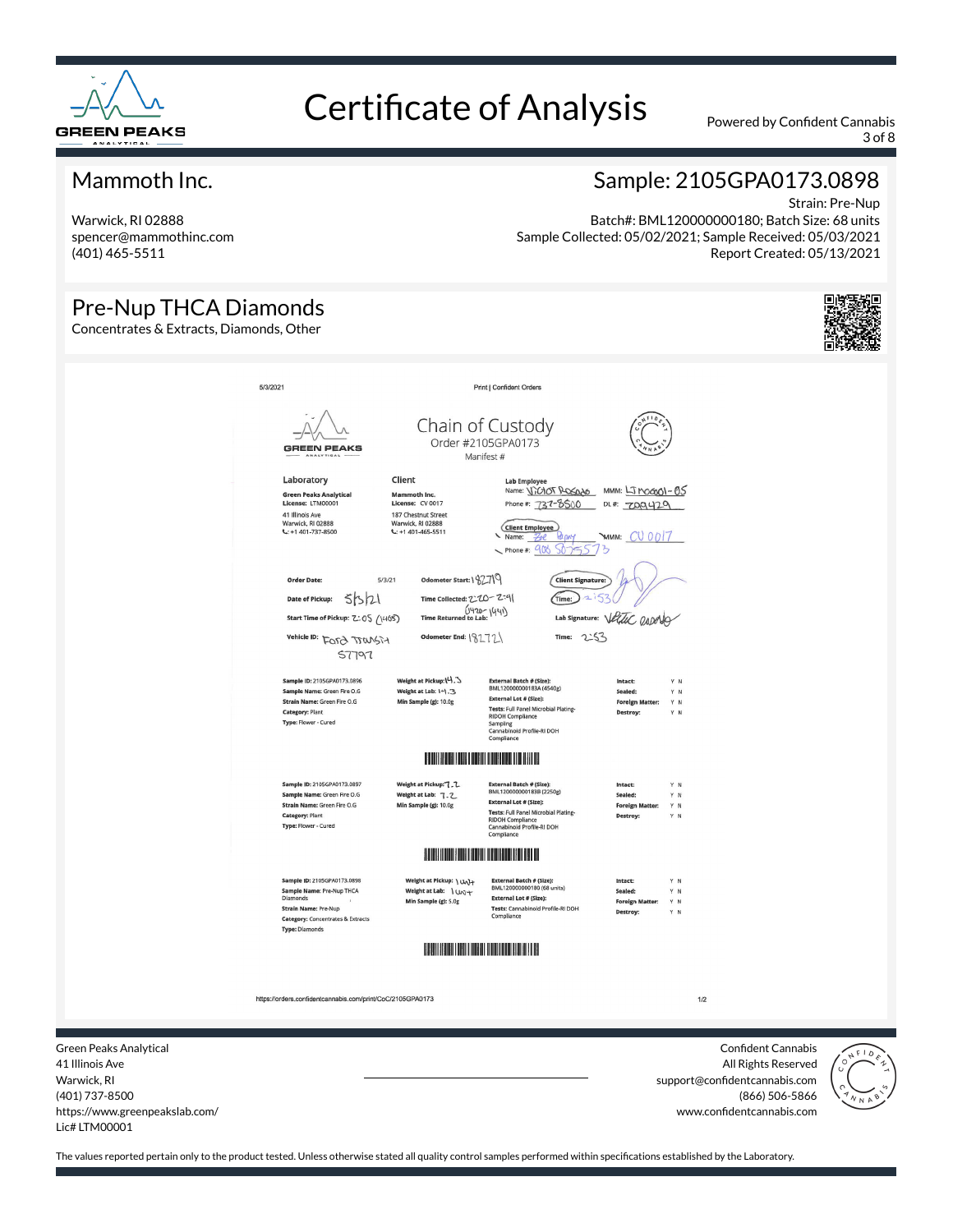

4 of 8

#### Mammoth Inc.

Warwick, RI 02888 spencer@mammothinc.com (401) 465-5511

#### Strain: Pre-Nup Batch#: BML120000000180; Batch Size: 68 units Sample Collected: 05/02/2021; Sample Received: 05/03/2021 Report Created: 05/13/2021

Sample: 2105GPA0173.0898

### Pre-Nup THCA Diamonds

Concentrates & Extracts, Diamonds, Other



| 5/3/2021<br><b>Print   Confident Orders</b><br>Weight at Pickup: UNST<br>Sample ID: 2105GPA0173.0899<br>External Batch # (Size):<br>Intact:<br>Y N<br>BML121000000184 (54 units)<br>Weight at Lab: ) UNY<br>Sample Name: Pre-Nup x Scooby<br>Sealed:<br>Y N<br>Snacks Live Rosin<br>External Lot # (Size):<br>Min Sample (g): 5.0g<br><b>Foreign Matter:</b><br>YN<br>Tests: Cannabinoid Profile-RI DOH<br>Strain Name: Pre-Nup x Scooby<br>Destroy:<br>Y N<br>Snacks<br>Compliance<br><b>Category:</b> Concentrates & Extracts<br><b>Type: Live Rosin</b><br><b>DESCRIPTION AND ARRANGEMENT OF A PRODUCT</b><br>Weight at Pickup:<br>Sample ID: 2105GPA0173.0900<br><b>External Batch # (Size):</b><br>Intact:<br>Y N<br>BML120000000183<br>Sample Name: Green Fire OG x<br>Weight at Lab:<br>Sealed:<br>Y N<br>External Lot # (Size):<br>Watermelon Zkittlez Dry Cure<br>Min Sample (g): 5.0g<br><b>Foreign Matter:</b><br>Y N<br>Tests: Cannabinoid Profile-RI DOH<br>Strain Name: Green Fire OG x<br>Destroy:<br>Y N<br>Watermelon Zkittlez<br>Compliance<br><b>Category: Concentrates &amp; Extracts</b><br>Type: Live Rosin<br><b>Tests Ordered</b><br><b>Unit Price</b><br><b>Total Price</b><br>Quantity<br>5<br><b>Cannabinoid Profile-RI DOH Compliance</b><br>\$75.00<br>\$375.00<br><b>Sampling</b><br>\$175.00<br>1<br>\$175.00<br><b>Full Panel Microbial Plating-RIDOH Compliance</b><br>$\overline{2}$<br>\$225.00<br>\$450.00<br>[Refer to Lab Quote]<br><b>Pick Up Charge</b><br>$\mathbf{1}$<br>[Refer to Lab Quote]<br><b>SUBTOTAL:</b><br>\$1,000.00<br>TAX (0.000%):<br>\$0.00<br><b>TOTAL:</b><br>\$1,000.00<br>Disclaimer: Laboratories may be required to provide route maps, turnaround time, photo of sample, and other conditions separately.<br>Confident Cannabis (CC Software LLC) does not represent or warrant the validity or completeness of this Chain of Custody form. Confident<br>Cannabis is not providing any party listed on this Chain of Custody form with legal advice. Your use of this form is at your own risk. Confident<br>Cannabis does not assume any liability for providing you with the use of this form.<br><b>Additional Notes:</b> |  |  |  |  |
|----------------------------------------------------------------------------------------------------------------------------------------------------------------------------------------------------------------------------------------------------------------------------------------------------------------------------------------------------------------------------------------------------------------------------------------------------------------------------------------------------------------------------------------------------------------------------------------------------------------------------------------------------------------------------------------------------------------------------------------------------------------------------------------------------------------------------------------------------------------------------------------------------------------------------------------------------------------------------------------------------------------------------------------------------------------------------------------------------------------------------------------------------------------------------------------------------------------------------------------------------------------------------------------------------------------------------------------------------------------------------------------------------------------------------------------------------------------------------------------------------------------------------------------------------------------------------------------------------------------------------------------------------------------------------------------------------------------------------------------------------------------------------------------------------------------------------------------------------------------------------------------------------------------------------------------------------------------------------------------------------------------------------------------------------------------------------------------------------------------------------------------------------------------------------------------------|--|--|--|--|
|                                                                                                                                                                                                                                                                                                                                                                                                                                                                                                                                                                                                                                                                                                                                                                                                                                                                                                                                                                                                                                                                                                                                                                                                                                                                                                                                                                                                                                                                                                                                                                                                                                                                                                                                                                                                                                                                                                                                                                                                                                                                                                                                                                                              |  |  |  |  |
|                                                                                                                                                                                                                                                                                                                                                                                                                                                                                                                                                                                                                                                                                                                                                                                                                                                                                                                                                                                                                                                                                                                                                                                                                                                                                                                                                                                                                                                                                                                                                                                                                                                                                                                                                                                                                                                                                                                                                                                                                                                                                                                                                                                              |  |  |  |  |
|                                                                                                                                                                                                                                                                                                                                                                                                                                                                                                                                                                                                                                                                                                                                                                                                                                                                                                                                                                                                                                                                                                                                                                                                                                                                                                                                                                                                                                                                                                                                                                                                                                                                                                                                                                                                                                                                                                                                                                                                                                                                                                                                                                                              |  |  |  |  |
|                                                                                                                                                                                                                                                                                                                                                                                                                                                                                                                                                                                                                                                                                                                                                                                                                                                                                                                                                                                                                                                                                                                                                                                                                                                                                                                                                                                                                                                                                                                                                                                                                                                                                                                                                                                                                                                                                                                                                                                                                                                                                                                                                                                              |  |  |  |  |
|                                                                                                                                                                                                                                                                                                                                                                                                                                                                                                                                                                                                                                                                                                                                                                                                                                                                                                                                                                                                                                                                                                                                                                                                                                                                                                                                                                                                                                                                                                                                                                                                                                                                                                                                                                                                                                                                                                                                                                                                                                                                                                                                                                                              |  |  |  |  |
|                                                                                                                                                                                                                                                                                                                                                                                                                                                                                                                                                                                                                                                                                                                                                                                                                                                                                                                                                                                                                                                                                                                                                                                                                                                                                                                                                                                                                                                                                                                                                                                                                                                                                                                                                                                                                                                                                                                                                                                                                                                                                                                                                                                              |  |  |  |  |
|                                                                                                                                                                                                                                                                                                                                                                                                                                                                                                                                                                                                                                                                                                                                                                                                                                                                                                                                                                                                                                                                                                                                                                                                                                                                                                                                                                                                                                                                                                                                                                                                                                                                                                                                                                                                                                                                                                                                                                                                                                                                                                                                                                                              |  |  |  |  |
|                                                                                                                                                                                                                                                                                                                                                                                                                                                                                                                                                                                                                                                                                                                                                                                                                                                                                                                                                                                                                                                                                                                                                                                                                                                                                                                                                                                                                                                                                                                                                                                                                                                                                                                                                                                                                                                                                                                                                                                                                                                                                                                                                                                              |  |  |  |  |
|                                                                                                                                                                                                                                                                                                                                                                                                                                                                                                                                                                                                                                                                                                                                                                                                                                                                                                                                                                                                                                                                                                                                                                                                                                                                                                                                                                                                                                                                                                                                                                                                                                                                                                                                                                                                                                                                                                                                                                                                                                                                                                                                                                                              |  |  |  |  |
|                                                                                                                                                                                                                                                                                                                                                                                                                                                                                                                                                                                                                                                                                                                                                                                                                                                                                                                                                                                                                                                                                                                                                                                                                                                                                                                                                                                                                                                                                                                                                                                                                                                                                                                                                                                                                                                                                                                                                                                                                                                                                                                                                                                              |  |  |  |  |
|                                                                                                                                                                                                                                                                                                                                                                                                                                                                                                                                                                                                                                                                                                                                                                                                                                                                                                                                                                                                                                                                                                                                                                                                                                                                                                                                                                                                                                                                                                                                                                                                                                                                                                                                                                                                                                                                                                                                                                                                                                                                                                                                                                                              |  |  |  |  |
|                                                                                                                                                                                                                                                                                                                                                                                                                                                                                                                                                                                                                                                                                                                                                                                                                                                                                                                                                                                                                                                                                                                                                                                                                                                                                                                                                                                                                                                                                                                                                                                                                                                                                                                                                                                                                                                                                                                                                                                                                                                                                                                                                                                              |  |  |  |  |
|                                                                                                                                                                                                                                                                                                                                                                                                                                                                                                                                                                                                                                                                                                                                                                                                                                                                                                                                                                                                                                                                                                                                                                                                                                                                                                                                                                                                                                                                                                                                                                                                                                                                                                                                                                                                                                                                                                                                                                                                                                                                                                                                                                                              |  |  |  |  |
|                                                                                                                                                                                                                                                                                                                                                                                                                                                                                                                                                                                                                                                                                                                                                                                                                                                                                                                                                                                                                                                                                                                                                                                                                                                                                                                                                                                                                                                                                                                                                                                                                                                                                                                                                                                                                                                                                                                                                                                                                                                                                                                                                                                              |  |  |  |  |
|                                                                                                                                                                                                                                                                                                                                                                                                                                                                                                                                                                                                                                                                                                                                                                                                                                                                                                                                                                                                                                                                                                                                                                                                                                                                                                                                                                                                                                                                                                                                                                                                                                                                                                                                                                                                                                                                                                                                                                                                                                                                                                                                                                                              |  |  |  |  |

https://orders.confidentcannabis.com/print/CoC/2105GPA0173

Green Peaks Analytical 41 Illinois Ave Warwick, RI (401) 737-8500 https://www.greenpeakslab.com/ Lic# LTM00001

Confident Cannabis All Rights Reserved support@confidentcannabis.com (866) 506-5866 www.confidentcannabis.com

 $2/2$ 

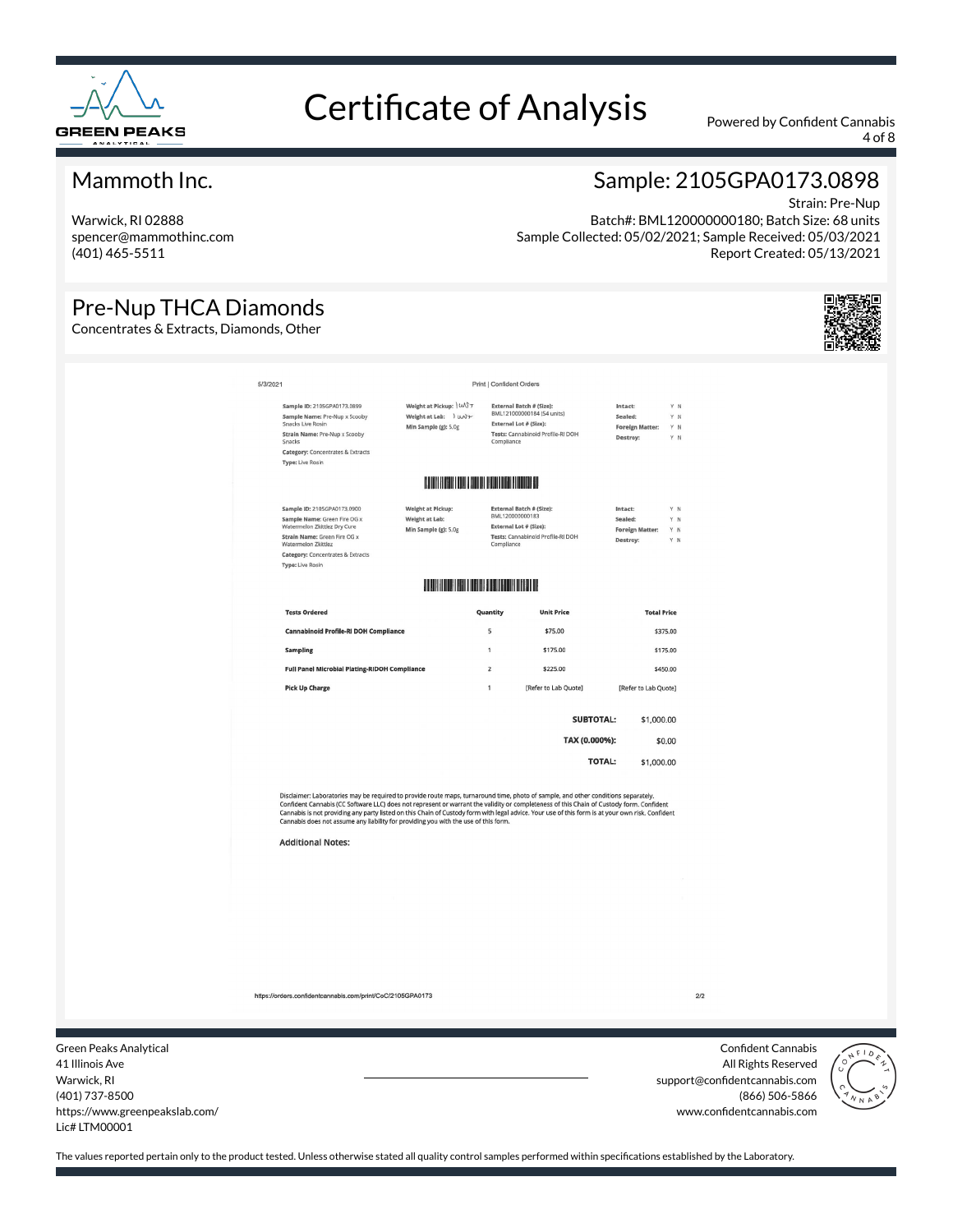

5 of 8

#### Mammoth Inc.

Warwick, RI 02888 spencer@mammothinc.com (401) 465-5511

### Sample: 2105GPA0173.0898

Strain: Pre-Nup Batch#: BML120000000180; Batch Size: 68 units Sample Collected: 05/02/2021; Sample Received: 05/03/2021 Report Created: 05/13/2021

#### Pre-Nup THCA Diamonds

Concentrates & Extracts, Diamonds, Other

## Quality Control Data

| <b>Analytical Batch ID</b> | QC Sample ID  | <b>Assay Name</b> | <b>QC Category Name</b> |
|----------------------------|---------------|-------------------|-------------------------|
| 05092021-CCB1              | 05092021-CCB1 | Cannabinoids      | Blank                   |
| <b>QC Notes</b>            |               |                   |                         |
| None                       |               |                   |                         |
| <b>BLANKS</b>              |               |                   |                         |
|                            |               |                   | Pass/Fail               |
| <b>REAGENT BLANK</b>       |               |                   | PASS                    |
| <b>CCAL BLANK1</b>         |               |                   | PASS                    |
| <b>CCAL BLANK 2</b>        |               |                   | PASS                    |
| <b>CCAL BLANK3</b>         |               |                   | PASS                    |
| <b>CCAL BLANK 4</b>        |               |                   | PASS                    |
| <b>CCAL BLANK 5</b>        |               |                   | PASS                    |

Green Peaks Analytical 41 Illinois Ave Warwick, RI (401) 737-8500 https://www.greenpeakslab.com/ Lic# LTM00001

Confident Cannabis All Rights Reserved support@confidentcannabis.com (866) 506-5866 www.confidentcannabis.com

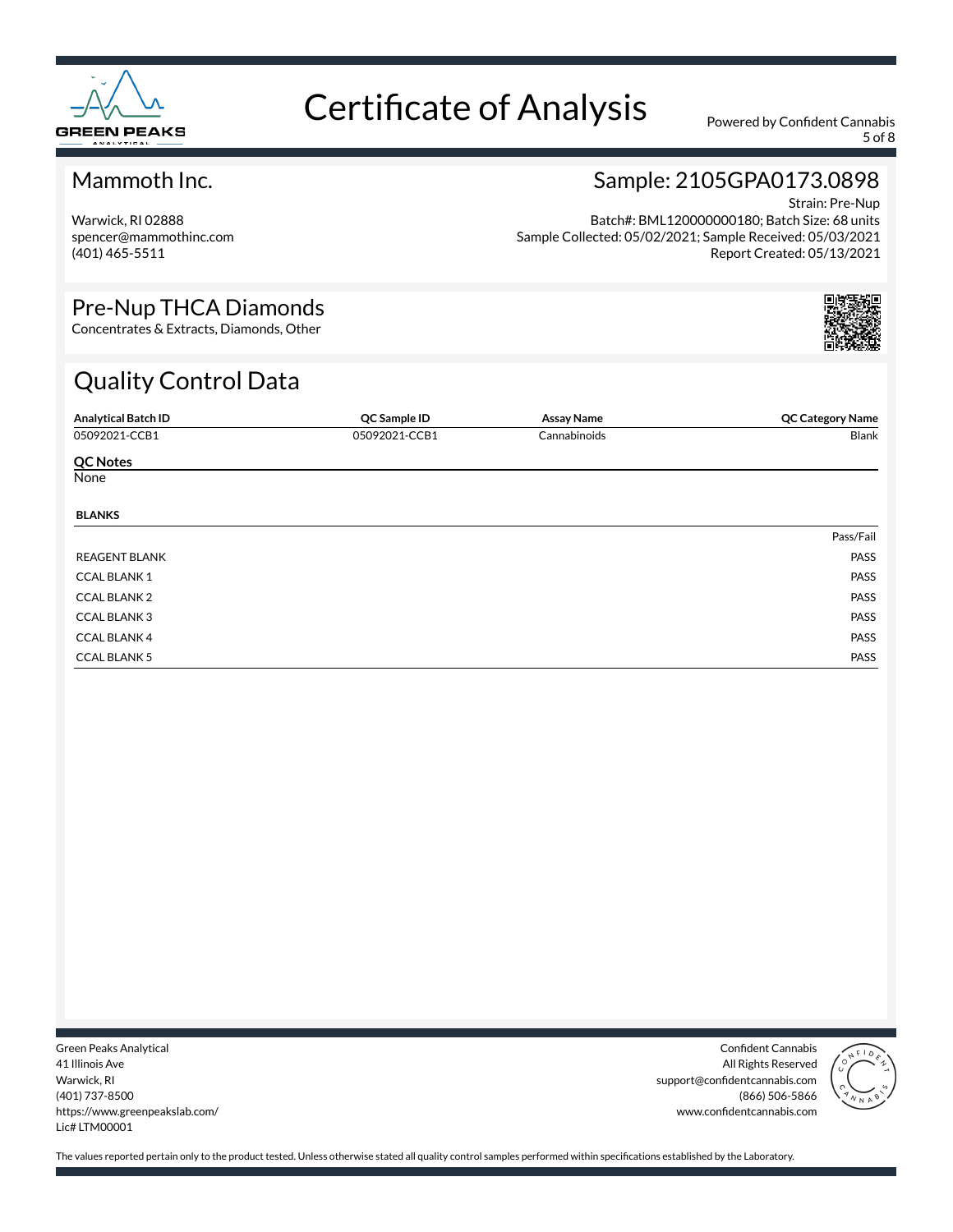

6 of 8

#### Mammoth Inc.

Warwick, RI 02888 spencer@mammothinc.com (401) 465-5511

## Sample: 2105GPA0173.0898

Strain: Pre-Nup Batch#: BML120000000180; Batch Size: 68 units Sample Collected: 05/02/2021; Sample Received: 05/03/2021 Report Created: 05/13/2021

#### Pre-Nup THCA Diamonds

Concentrates & Extracts, Diamonds, Other

## Quality Control Data

| <b>Analytical Batch ID</b> | QC Sample ID  | Assay Name   | <b>QC Category Name</b> |
|----------------------------|---------------|--------------|-------------------------|
| 05092021-DUP1              | 05092021-DUP1 | Cannabinoids | Sample Duplicate        |
| <b>QC Notes</b>            |               |              |                         |
| None                       |               |              |                         |
| <b>DUPLICATES</b>          |               |              |                         |
|                            |               |              | PASS/FAIL               |
| <b>Field Duplicate</b>     |               |              |                         |
| Sample Duplicate           |               |              | <b>PASS</b>             |

Green Peaks Analytical 41 Illinois Ave Warwick, RI (401) 737-8500 https://www.greenpeakslab.com/ Lic# LTM00001

Confident Cannabis All Rights Reserved support@confidentcannabis.com (866) 506-5866 www.confidentcannabis.com

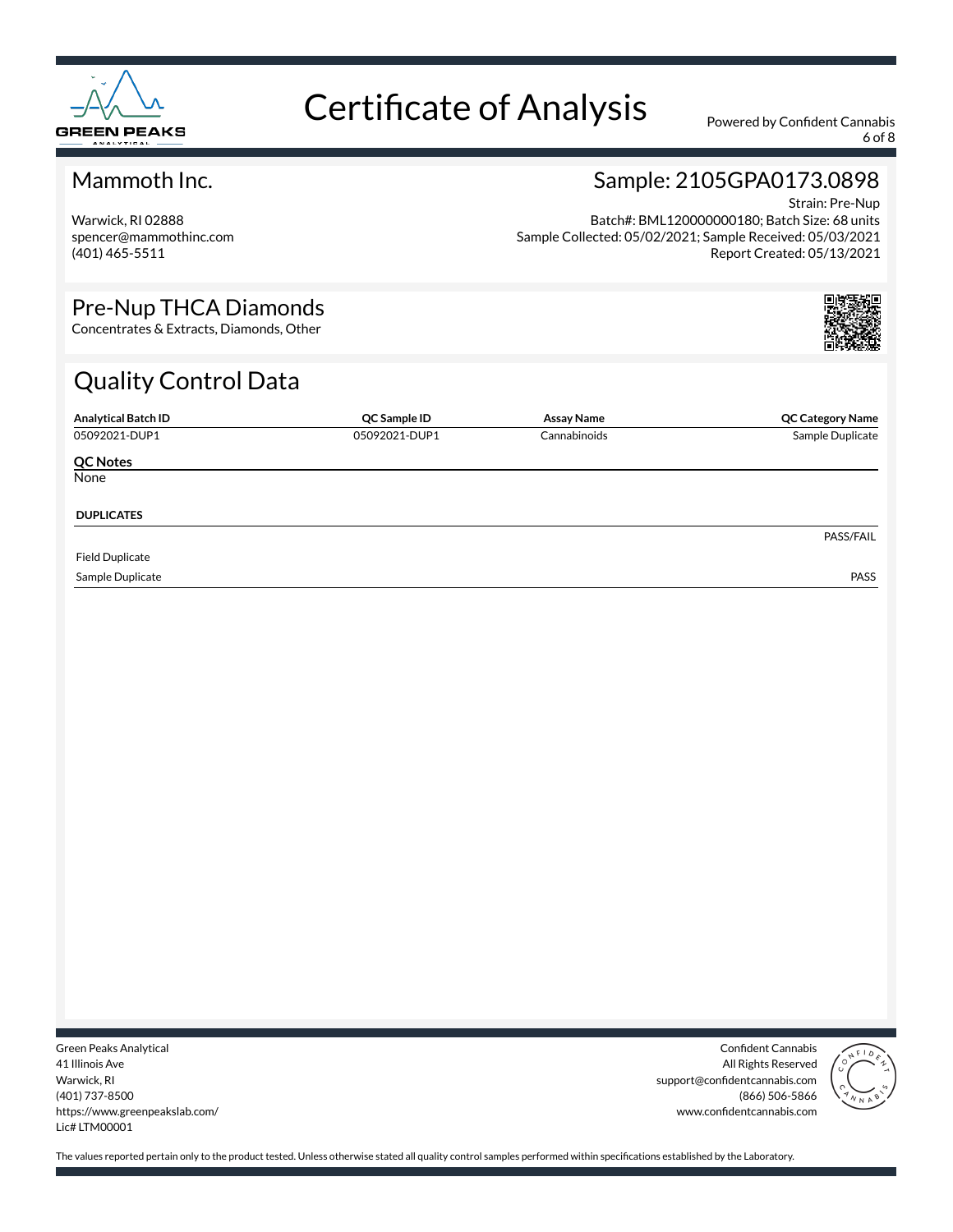

7 of 8

#### Mammoth Inc.

Warwick, RI 02888 spencer@mammothinc.com (401) 465-5511

## Sample: 2105GPA0173.0898

Strain: Pre-Nup Batch#: BML120000000180; Batch Size: 68 units Sample Collected: 05/02/2021; Sample Received: 05/03/2021 Report Created: 05/13/2021

#### Pre-Nup THCA Diamonds

Concentrates & Extracts, Diamonds, Other

## Quality Control Data

| <b>Analytical Batch ID</b>                         | QC Sample ID  | Assay Name   | <b>QC Category Name</b> |
|----------------------------------------------------|---------------|--------------|-------------------------|
| 05092021-CCV2                                      | 05092021-CCV2 | Cannabinoids | Spike                   |
| <b>QC Notes</b>                                    |               |              |                         |
| None                                               |               |              |                         |
| <b>SPIKED SAMPLES</b>                              |               |              |                         |
|                                                    |               |              | PASS/FAIL?              |
| Laboratory Fortified Sample                        |               |              |                         |
| <b>Continuing Calibration Verification Samples</b> |               |              | <b>PASS</b>             |
| Laboratory Fortified Blank                         |               |              |                         |

Green Peaks Analytical 41 Illinois Ave Warwick, RI (401) 737-8500 https://www.greenpeakslab.com/ Lic# LTM00001

Confident Cannabis All Rights Reserved support@confidentcannabis.com (866) 506-5866 www.confidentcannabis.com